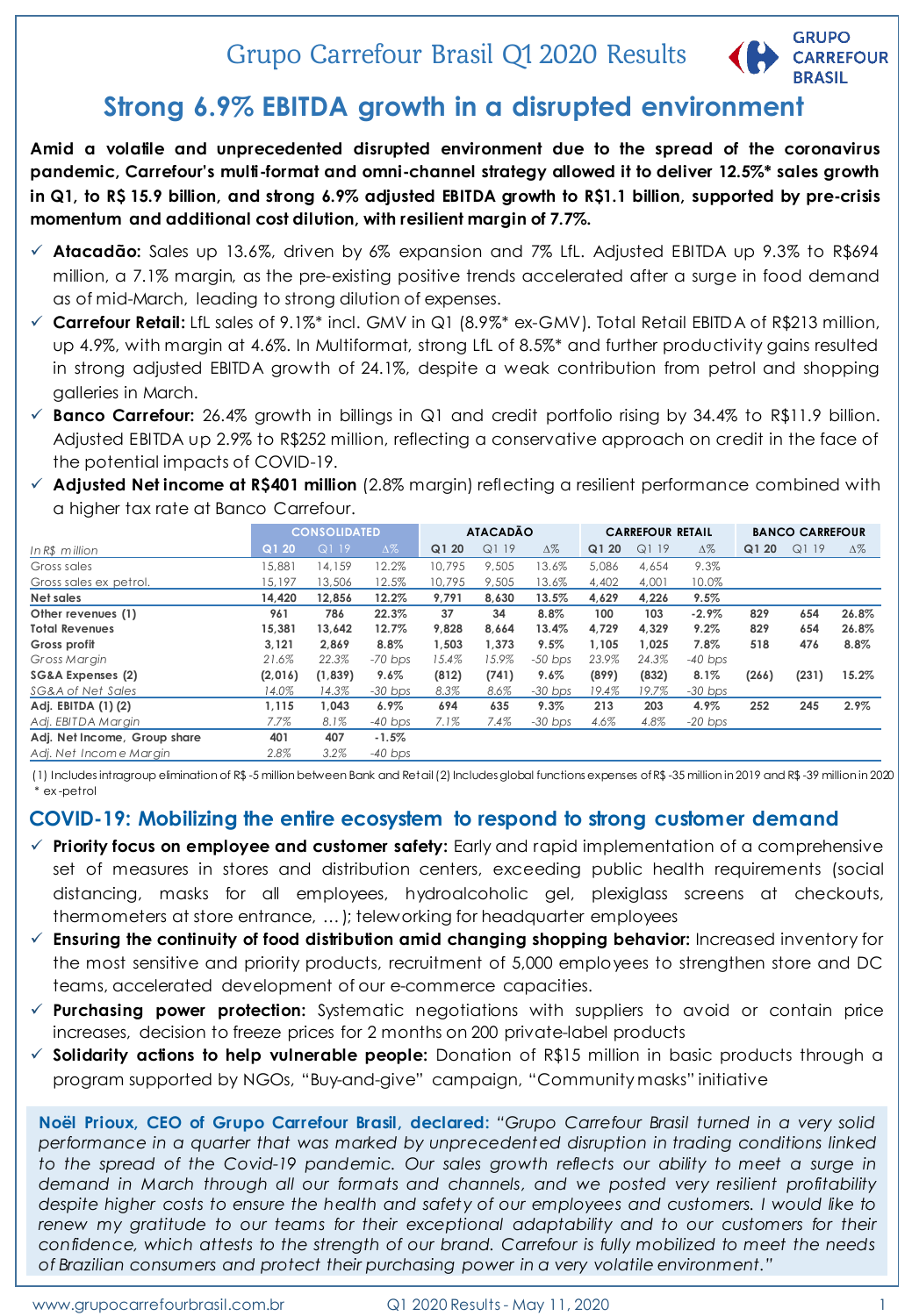## **CARREFOUR MOBILIZED IN THE FACE OF THE COVID-19 PANDEMIC**

As a major food retailer, Grupo Carrefour Brasil plays a strategic role in ensuring that consumers have access to food during lockdown measures that have been implemented to fight the spread of the Covid-19 pandemic. Convinced of our social responsibility, even more so in this particular moment, we also initiated several solidarity actions, aiming at helping society as a whole, and notably those most vulnerable, to cope with the pandemic and its consequences.

#### **Protection of employees and customers**

In the face of this unprecedented situation, Carrefour's immediate and paramount priority is to ensure the health and safety of its employees and of its customers. Throughout its operations, Carrefour has taken stringent measures to protect its employees and allow consumers to shop in safe conditions. These measures were in full compliance with, or even went beyond, rules recommended by health authorities and were shared with the industry.

To protect our employees, we have installed plexiglass panels at cash registers to minimize human contact, distributed face masks and gloves to employees, ensured a steady supply of hand sanitizer gel and equipped stores with thermometers to take the temperature of both clients and employees.

Jan Phase 1 – Unconfirmed cases in Brazil **Feb** Phase 2 – Confirmed Cases in Brazil **Mar/Apr** 

∢⊕)

( $\bigodot$ ) Monitoring worldwide cases Internal communication to all  $\infty$ units about COVID-19 and 88. prevention





⊛

**Age** Crisis Committee implementation Preventive actions for hygiene and employee protection Actions to supply stores

Purchase of masks and alcohol gel

⊛



呂 Monitor implementation in all operations

In stores, Carrefour is enforcing strict disinfection protocols for all equipment, implementing signage to maintain social distancing between customers, making gloves and hand gel available at the entrance of stores, extending the number of preferential check-out counters for senior citizens and providing information to customers in stores and on social networks.

#### **Ensuring the continuity of food distribution**

Carrefour teams mobilized in an exceptional manner to ensure the continuity of food distribution in a complex and unexpected context. As an essential priority, we quickly implemented several actions to keep the supply chain running as smoothly as possible:

- $\checkmark$  Plans to secure supply in stores and warehouses, with specific measures for the most sensitive and priorityproducts
- $\checkmark$  Crisis unit dedicated to steering the supply chain and working with suppliers to increase direct flows
- $\checkmark$  Rationalization of supplier ranges (reallocation of SKUs, new suppliers, etc.), risk mapping, especially of shortages, and monitoring of alerts
- $\checkmark$  Recruitment of 5,000 employees to strengthen store teams

#### **Mobilization in favor of our customers' purchasing power**

Our commercial teams mobilized immediately to avoid or contain price increases and initiated systematic negotiations with suppliers to incite them to maintain prices stable or, where absolutely necessary, to limit price adjustments as far as possible.

To preserve the purchasing power of our customers at this delicate time, we froze the price of 200 products of our private label for at least two months.

#### **Solidarity actions to help vulnerable people**

Carrefour is donating R\$15 million in basic products and its distribution has already started in the states of São Paulo, Rio de Janeiro and Pernambuco. The program is supported by NGOs linked to humanitarian causes and benefits the most vulnerable population. In parallel, we are working on a specific partnership with suppliers and with the Carrefour Group Foundation, aiming at increasing this donation.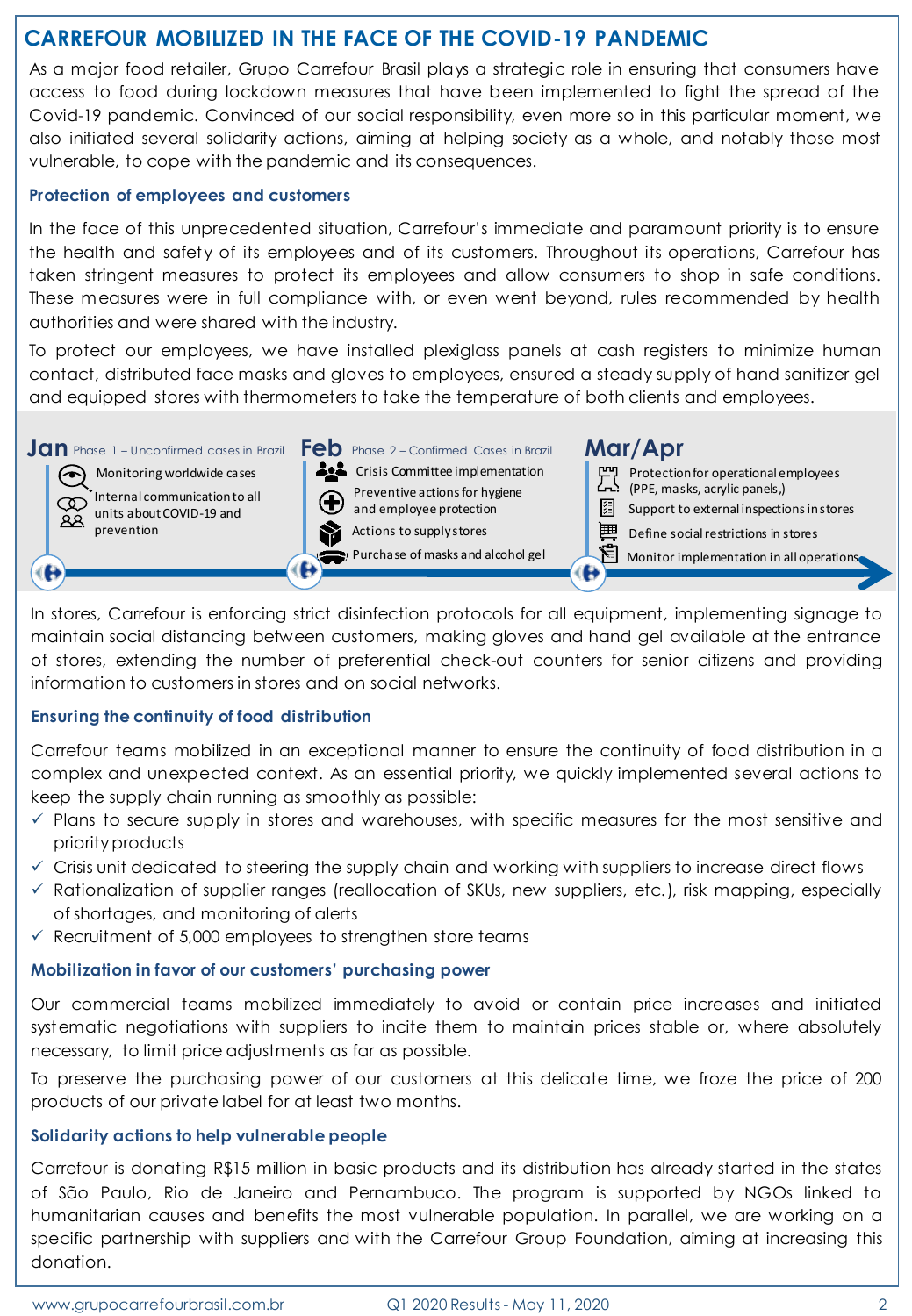Through the "Buy-and-give" ("Compra solidária") campaign, customers can also contribute at the check-out counter or on the [www.comprasolidaria.carrefour.com.br](http://www.comprasolidaria.carrefour.com.br/) website with a value that will be converted to food stamps for vulnerable people and families.

We also launched the "Community masks" project ("Máscaras solidárias"), under which Grupo Carrefour Brasil supports low-income women by buying protective home-made textile masks.

Grupo Carrefour Brasil's management wishes to thank all its employees for their exceptional commitment, continuing to work in verychallenging times in order to continue serving our customers.

## **Q1 2020 CONSOLIDATED FINANCIAL RESULTS**

#### **Sales & other revenues**

Grupo Carrefour Brasil's consolidated sales reached R\$15.9 billion in Q1 20, growing by 12.5% (excluding petrol) versus the same quarter last year. Excluding petrol, LFL sales grew by 7.6%, as a result of robust pre-crisis momentum and the surge in demand seen since mid-March. Our expansion strategy in Cash and Carry and proximity formats over the last 12 months added another 4.3% of growth, with the opening of 4 Cash & Carry and 1 proximity store in Q1 20. Grupo Carrefour Brasil's total store network reached 698 stores at the end of March 2020.

In Q1, Grupo Carrefour Brasil's sales growth of 7.6% (or 8.7% less a favorable calendar effect of 1.1%) on a like-for-like basis (ex-petrol) was boosted by 20.9% growth in the last two weeks of March from consumer stockpiling. It is made of a very balanced equation of 8.9% growth in the Retail division (9.8%, less a 1.0% favorable calendar effect) and 7% at Atacadão (8.2%, less a 1.1% favorable calendar effect), strongly supported by food, which saw demand for basic products surge as a result of lockdown measures.

Gross billings at Banco Carrefour reached R\$9 billion, representing an increase of 26.4% and reflecting previous actions taken to support growth. Over the last two weeks of March, growth slightly decelerated due to a more restrictive credit policy to reduce exposure and limit increases in the delinquency rate in the face of the COVID-19 pandemic.

|                                  | Q1 2019 | Q1 2020                       |                     |      |                  |                 |                          |  |
|----------------------------------|---------|-------------------------------|---------------------|------|------------------|-----------------|--------------------------|--|
| Like-for-Like ex-calendar        | LFL     | <b>Gross Sales</b><br>(R\$MM) | LFL ex.<br>Calendar | LFL* | <b>Expansion</b> | Total<br>Growth | Growth (14-<br>31 March) |  |
| Atacadão                         | $6.8\%$ | 10,795                        | 7.0%                | 8.2% | $6.0\%$          | 13.6%           | 18.6%                    |  |
| Carrefour (ex-petrol)            | $6.1\%$ | 4,402                         | 8.9%                | 9.8% | 0.2%             | 10.0%           | 26.3%                    |  |
| Carrefour (inc petrol)           | 3.7%    | 5,086                         | 8.1%                | 8.9% | 0.4%             | 9.3%            | 15.6%                    |  |
| <b>Consolidated (ex-petrol)</b>  | 6.6%    | 15,197                        | 7.6%                | 8.7% | 4.3%             | 12.5%           | 20.9%                    |  |
| <b>Consolidated (inc petrol)</b> | 5.7%    | 15,881                        | 7.4%                | 8.4% | 4.1%             | 12.2%           | 17.6%                    |  |
| <b>Banco Carrefour Billings</b>  | n.a.    | 9.019                         | n.a.                | n.a. | n.a.             | 26.4%           | $6.9\%$                  |  |

\* Positiv e calendar effect explained by one day more in February: +1.1% at Atacadão, +1.0% at Carrefour and +1.1% in consolidated

Other revenues grew by 22.3% in Q1, reflecting the acceleration of billings at Banco Carrefour, increasing by 26.8% in Q1. At the Retail division, the decline of 2.9% in other revenues mostly reflects our decision to help our tenants in the face of the Covid-19 crisis, postponing the collection of rent in galleries and shopping centers from March to May, which led to a very cautions and conservative approach for revenue accounting. Gallery rent represents approximately 30% of other revenues, while the remaining 70% are related to other services provided at our hypermarkets, such as fast-cash and extended guarantee, as well as marketplace take rate.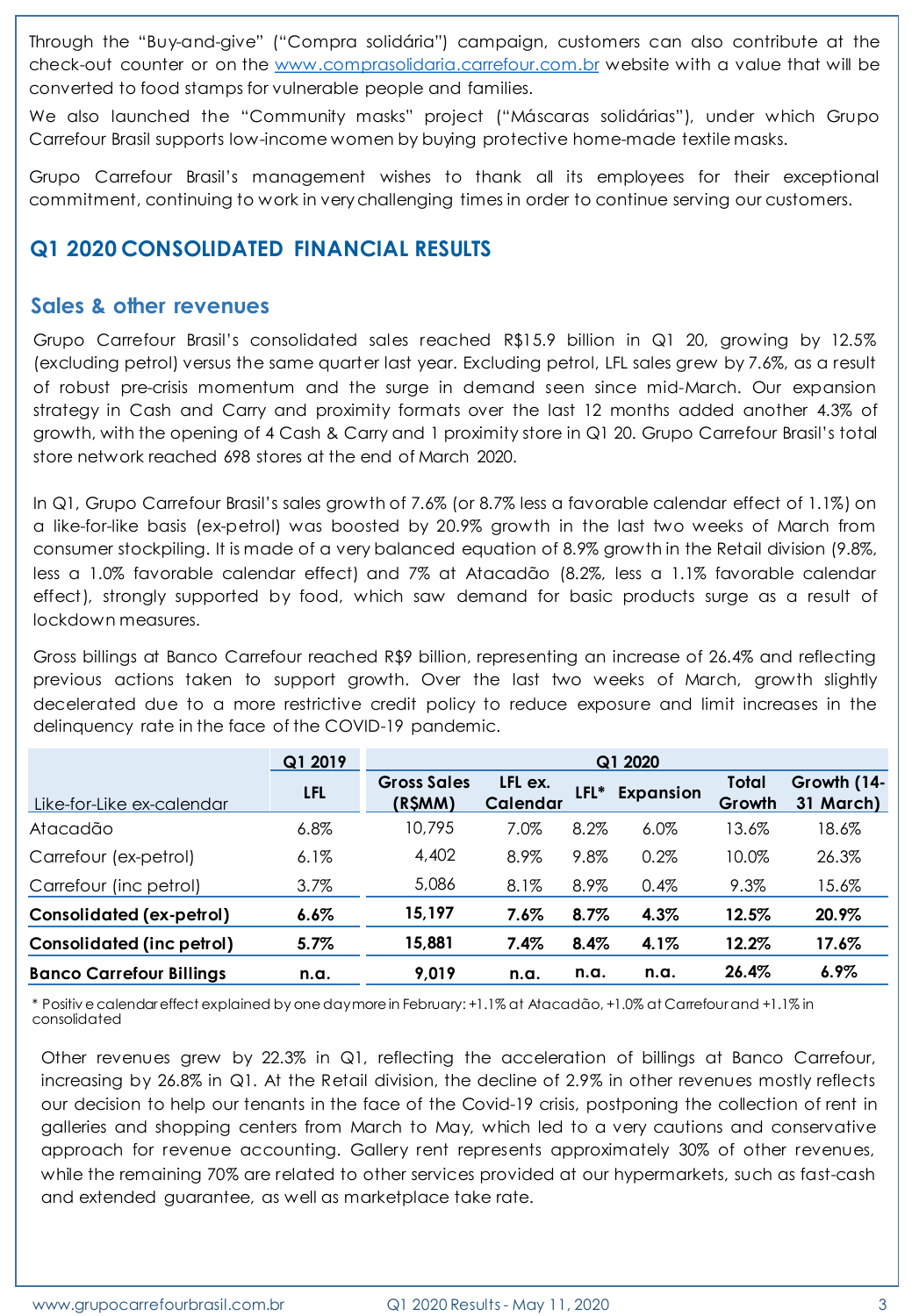## **Consolidated Financial Results**

The strong sales performance led to gross profit of R\$3.1 billion, +8.8% in Q1, and gross margin of 21.6%, 70 bps lower y/y on a lower contribution from petrol and rent from galleries as well as an increase in provisions at Banco Carrefour in March, reflecting our very cautions stance in a volatile environment.

|                              |         | <b>CONSOLIDATED</b> |            | <b>ATACADÃO</b> |       | <b>CARREFOUR RETAIL</b> |       |       | <b>BANCO CARREFOUR</b> |       |       |            |
|------------------------------|---------|---------------------|------------|-----------------|-------|-------------------------|-------|-------|------------------------|-------|-------|------------|
| In R\$ million               | Q1 20   | Q119                | $\Delta\%$ | Q1 20           | Q119  | $\Delta\%$              | Q1 20 | Q119  | $\Delta\%$             | Q120  | Q119  | $\Delta\%$ |
| Gross sales                  | 15,881  | 14,159              | 12.2%      | 10.795          | 9,505 | 13.6%                   | 5.086 | 4.654 | 9.3%                   |       |       |            |
| Gross sales ex petrol.       | 15,197  | 13,506              | 12.5%      | 10.795          | 9,505 | 13.6%                   | 4.402 | 4,001 | 10.0%                  |       |       |            |
| Net sales                    | 14.420  | 12.856              | 12.2%      | 9.791           | 8.630 | 13.5%                   | 4.629 | 4.226 | 9.5%                   |       |       |            |
| Other revenues (1)           | 961     | 786                 | 22.3%      | 37              | 34    | 8.8%                    | 100   | 103   | $-2.9%$                | 829   | 654   | 26.8%      |
| <b>Total Revenues</b>        | 15,381  | 13.642              | 12.7%      | 9.828           | 8,664 | 13.4%                   | 4.729 | 4.329 | 9.2%                   | 829   | 654   | 26.8%      |
| Gross profit                 | 3.121   | 2.869               | 8.8%       | 1.503           | 1.373 | 9.5%                    | 1.105 | 1.025 | 7.8%                   | 518   | 476   | 8.8%       |
| Gross Margin                 | 21.6%   | 22.3%               | $-70$ bps  | 15.4%           | 15.9% | $-50$ bps               | 23.9% | 24.3% | $-40$ bps              |       |       |            |
| SG&A Expenses (2)            | (2,016) | (1,839)             | 9.6%       | (812)           | (741) | 9.6%                    | (899) | (832) | 8.1%                   | (266) | (231) | 15.2%      |
| SG&A of Net Sales            | 14.0%   | 14.3%               | $-30$ bps  | 8.3%            | 8.6%  | $-30$ bps               | 19.4% | 19.7% | $-30$ bps              |       |       |            |
| Adj. EBITDA (1) (2)          | 1.115   | 1.043               | $6.9\%$    | 694             | 635   | 9.3%                    | 213   | 203   | 4.9%                   | 252   | 245   | 2.9%       |
| Adj. EBITDA Margin           | 7.7%    | 8.1%                | $-40$ bps  | 7.1%            | 7.4%  | $-30$ bps               | 4.6%  | 4.8%  | $-20$ bps              |       |       |            |
| Adj. Net Income, Group share | 401     | 407                 | $-1.5%$    |                 |       |                         |       |       |                        |       |       |            |
| Adj. Net Income Margin       | 2.8%    | 3.2%                | $-40$ bps  |                 |       |                         |       |       |                        |       |       |            |

(1) Includesintragroup elimination of R\$ -5 million between Bank and Retail(2) Includesglobal functions expenses ofR\$ -35 million in 2019 and R\$ -39 million in 2020

SG&A expenses in Q1 were up 9.6%. As a percentage of net sales, they improved by 30bps across all divisions, on the back of (i) significant dilution of fixed costs thanks to strong top line growth; (ii) continued efforts in the Retail division to improve supply chain efficiency, generating 108 bps of distribution cost dilution in our Multiformat division; and (iii) additional costs related to Covid-19 measures to ensure the health and safety of employees and customers.

## **Adjusted EBITDA**

Consolidated adjusted EBITDA grew by a strong 6.9% in Q1 to R\$1.1 billion, for 7.7% margin, 40 bps lower year-on-year. This resulted from the combination of : (i) robust pre-crisis momentum; (ii) a surge in food demand since mid-March; (iii) SG&A dilution and efficiency gains in Multifomat, partly offset by Covid-19-related additional operating costs; and (iv) an increase in risk provisions at Banco Carrefour on the back of a more challenging economic environment towards end-March. This underscores our commitment to delivering consistent results while guaranteeing a secure environment for all and business continuity in a volatile environment.

#### Adjusted EBITDA breakdown

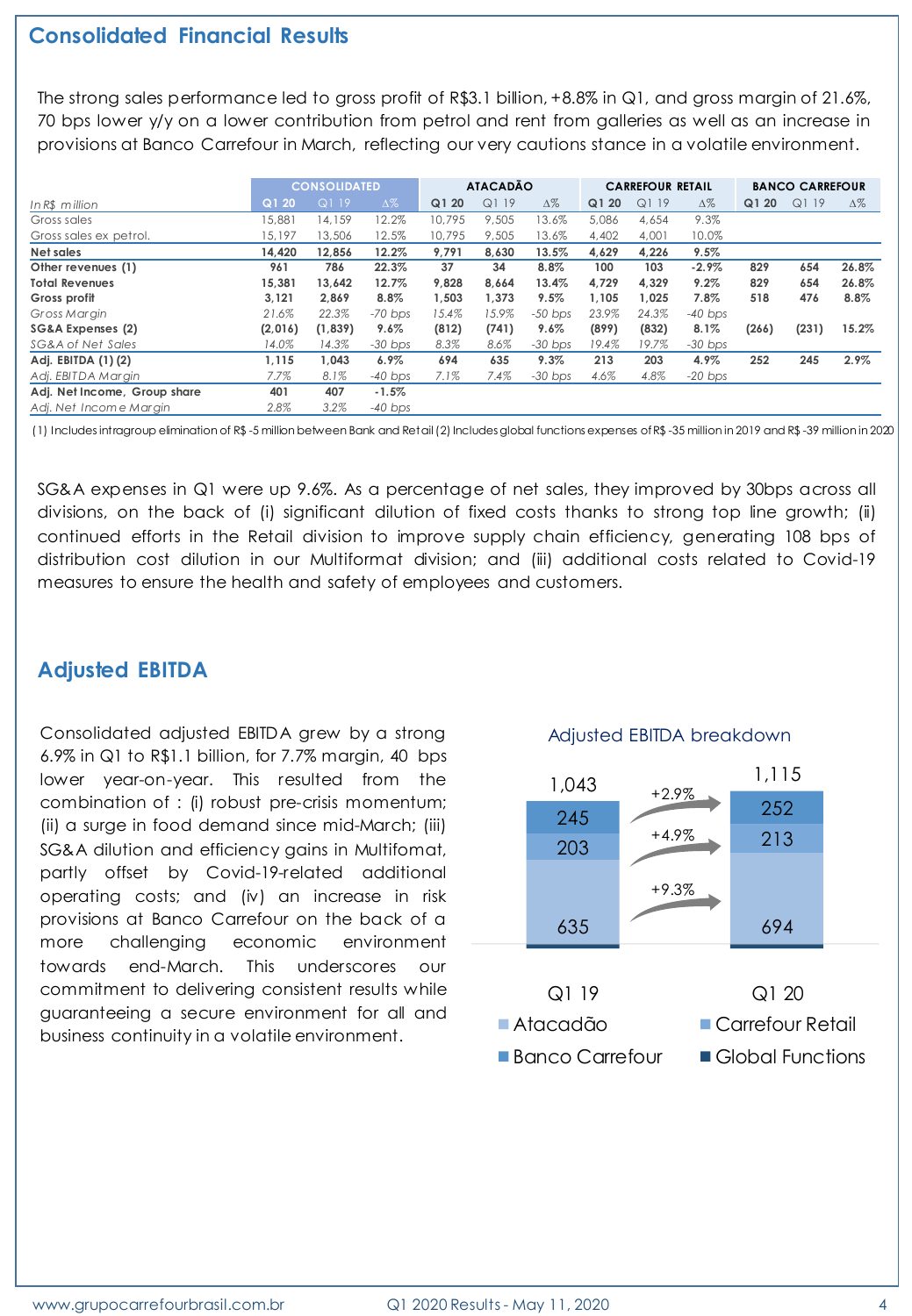#### **OPERATING PERFORMANCE BY SEGMENT**

#### **Atacadão**

Atacadão's gross revenues reached R\$10.8 billion in Q1, representing total growth of 13.6%. This reflects its expansion strategy and its strong positioning in the basic food business, which offers the most costeffective solution, both for consumers seeking to stockpile basic products at low prices and B2B, especially corner shops, which help supply families with food while minimizing transportation. Calendar impact in Q1 was +1.1%. LFL growth was 8.2% or 7.0% excluding this favorable calendar impact, despite a challenging comparable base (+6.8% in Q1 19). Expansion contributed an additional 6.0% growth. With 4 new openings across different Brazilian regions in Q1, Atacadão ended the quarter with 190 stores.

Before the COVID-19 crisis, LFL at Atacadão was **Atacadão sales performance** experiencing a robust trend, on the back of the strong momentum seen in Q4 2019, partly due to a very successful Black Friday. The current environment led to atypical sales patterns for Atacadão in the last two weeks (from March 14 to 31), with particularly strong growth of 18.6%.

As an effect of the pandemic, we saw increased shopping during weekdays, a decrease in the number of tickets but a sharp increase in average ticket, as people shop on behalf of others and stockpile to reduce visits. The drop in sales to restaurants and bars has been more than offset by the significant increase in B2C sales and in B2B sales to food businesses.





Product mix during March was mainly concentrated on basic and essential goods. As an example, dry grocery grew 5.2%, personal hygiene items 17.3% and cleaning products 10.4% .

Atacadão's nationwide presence and large range of basic products, combined with its ability to reach not only B2B but also end-consumers, positions it well in the current environment despite the steep reduction of business from restaurants and other such activities.

Our priority remains the health of employees and customers and the supply of food for Brazilians, and we will continue taking sanitary measures to make sure we ensure a secure environment for all while guaranteeing business continuity.

We believe Atacadão is ideally positioned to cope with a potentially tougher economic context, as proven in the past. As announced in February, the acquisition of 30 stores from Makro Atacadista, all in premium locations, will further boost our growth and extend our reach to thousands of new customers. The transaction, currently under anti-trust review, is expected to close in the second half of this year.

| In R\$ million           | Q1 20  | Q1 19 | Δ%            |
|--------------------------|--------|-------|---------------|
| Gross sales              | 10,795 | 9,505 | 13.6%         |
| <b>Net sales</b>         | 9,791  | 8,630 | 13.5%         |
| Other revenues           | 37     | 34    | 8.8%          |
| <b>Total revenues</b>    | 9,828  | 8,664 | 13.4%         |
| Gross profit             | 1,503  | 1,373 | 9.5%          |
| Gross margin             | 15.4%  |       | 15.9% -50 bps |
| <b>SG&amp;A</b> expenses | (812)  | (741) | 9.6%          |
| SG&A of net sales        | 8.3%   |       | 8.6% -30 bps  |
| Adj. EBITDA              | 694    | 635   | 9.3%          |
| Adj. EBITDA margin       | 7.1%   |       | 7.4% - 30 bps |

In Q1 20, gross profit was 9.5% higher at R\$1.5 billion, for a gross margin of 15.4%, 50bps lower y/y and virtually flat versus Q4 19. This reflects a tough comparable base (Q1 was the best quarter in 2019), as well as our strategic decision to strengthen price competitiveness.

Including new stores, SG&A expenses increased 9.6%, generating efficiency gains of 30 bps. Adj. EBITDA rose 9.3% and margin stood at 7.1% as pre-existing positive trends accelerated after surge in food demand as of mid-March, resulting in a strong dilution of expenses, offsetting extra costs associated with COVID-19.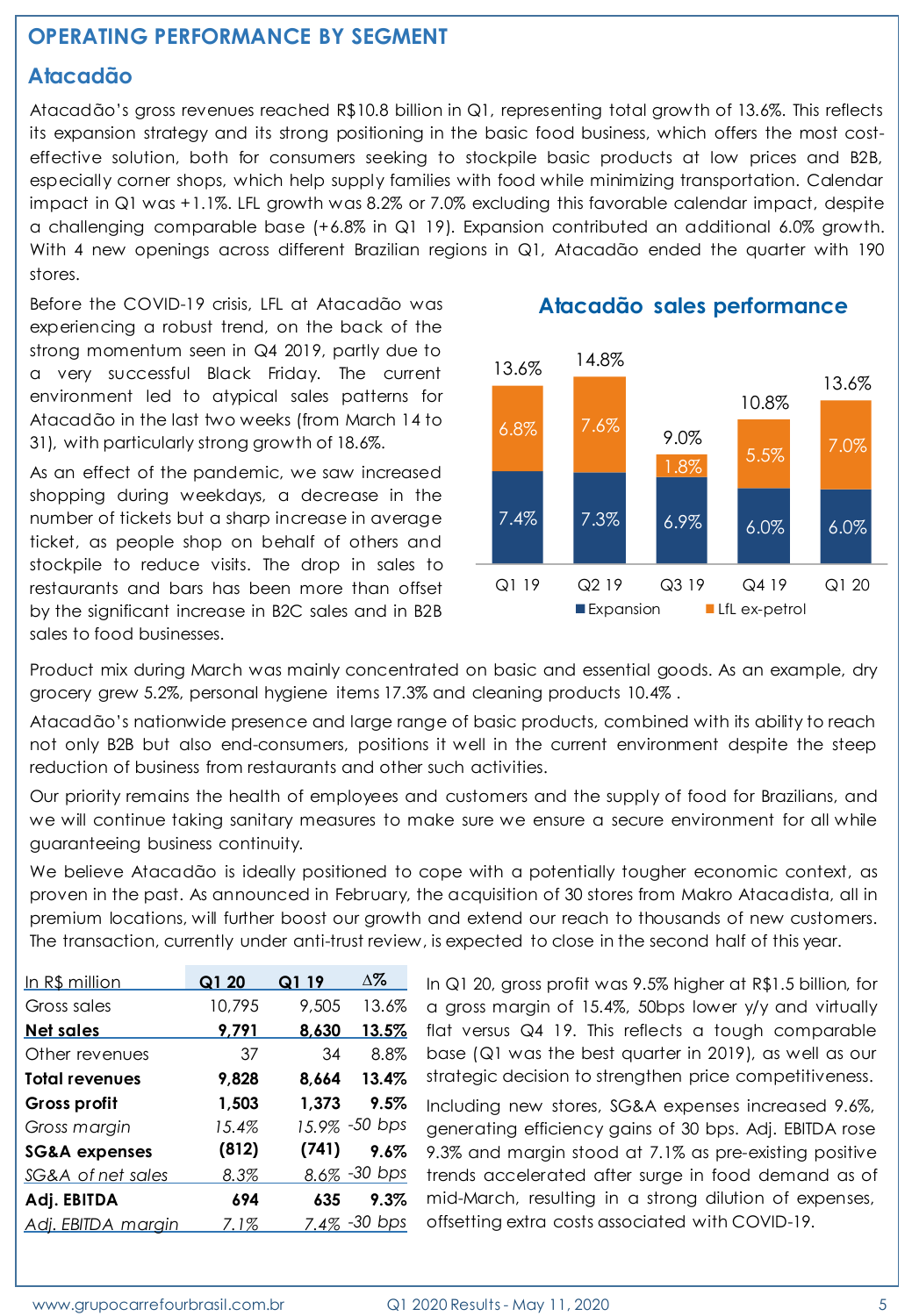#### **Carrefour Retail**

Excluding a 1.0% favorable calendar impact, Carrefour LfL sales ex-petrol were up 8.9% (or 9.1% including the marketplace) in Q1 20, compared to 6.1% in Q1 19, with total sales reaching R\$4.4 billion ex-petrol (or R\$4.5 billion including the marketplace).

Like Atacadão, Carrefour Retail also experienced a sharp increase in average ticket and a reduction in the number of tickets, reflecting stockpiling and more concentrated shopping. Petrol sales posted a 3.4% increase over the quarter, including a significant drop as from mid-March, as a consequence of the lockdown measures taken in various states.

The volume increase in the quarter, in particular in food, was also supported by a strategic decision to maintain prices, containing price increases sought by suppliers and freezing prices on 200 private-label products for at least two months.

This quarter, food growth surpassed non-food for the first time since 2017. The 11.2% increase in food sales was the highest quarterly increase in the last five years, supported by the surge in demand in late March, which saw LFL growth of 26.3% (from March 14 to 31 – Retail ex-petrol). Non-food categories continued experiencing significant growth in Q1, with 5.4% LFL.

In e-commerce, we saw a surge in online demand for food, with LfL up 187.2%. This increase does not consider the contribution from last-mile delivery, which adds another 100 bps to our store LFL. More than ever, the combination of our omnichannel initiatives such as e-commerce, last-mile delivery and other digital initiatives were key in supporting our performance in the current environment. Total food GMV grew 235% (including last-mile delivery)

|                                              | Q1 20 (R\$MM) | LFL   | Q1 19 (R\$MM) Total Growth |         |
|----------------------------------------------|---------------|-------|----------------------------|---------|
| Multi-format                                 | 4,009         | 8.5%  | 3,655                      | $9.7\%$ |
| Food                                         | 2,689         | 10.1% | 2.414                      | 11.4%   |
| Nonfood                                      | 1,320         | 5.4%  | 1,242                      | 6.3%    |
| Carrefour (ex-petrol): Multi-format + E-comm | 4,402         | 8.9%  | 4,000                      | 10.0%   |
| Food                                         | 2.733         | 11.2% | 2.429                      | 12.5%   |
| Nonfood                                      | 1,669         | 5.2%  | 1,571                      | 6.2%    |
| Carrefour + GMV (ex-petrol)                  | 4.522         | 9.10% | 4,101                      | 10.2%   |

## **(i) Multi-format**

Our multi-format recorded LfL growth of 8.5%, with volumes up by 5.6% and average ticket increasing 8.5%, more than offsetting the reduction in traffic in late March as consumers reduced their visits in the face of the spread of the COVID-19 pandemic. Food was up 10.1% (20.5% in March), with strong sales in all formats.

We continued to gain market share in the quarter in hypermarkets and in multi-format retail, supported by our excellent execution. During this quarter we have: (i) focused on our people to ensure their safety and prevent absenteeism; (ii) increased inventory to reduce out-of-stock levels; (iii) negotiated with suppliers to ensure the lowest possible price increases, including freezing prices on 200 privatelabel products; and (iv) prioritized investments in essential activities to guarantee business continuity and financial strength.

Healthy food aisles were implemented in 89 hypermarkets, offering ~3,000 SKUs of organic and healthy products (+19% y/y), and more than 2,500 SKUs of private label products, representing 13.3% of total food net sales in Q1, 80 bps higher y/y.

The impressive efforts by our teams since the very beginning of the pandemic enabled us to deploy a comprehensive set of protective measures in stores and distribution centers very quickly: All our units are equipped with masks, gloves, hydroalcoholic gel, plexiglass screens at checkouts, thermometers at the store entrance etc., since mid-March. In this very particular context, customers acknowledged our many initiatives to ensure safe shopping, as clearly showed by the acceleration in sales, the increase in our Net Promoter Score and by a survey showing Carrefour to be the only food retailer among the 10 top-of-mind brands for Brazilians amid the COVID-19 pandemic (according to research by consultants Croma published in Exame magazine).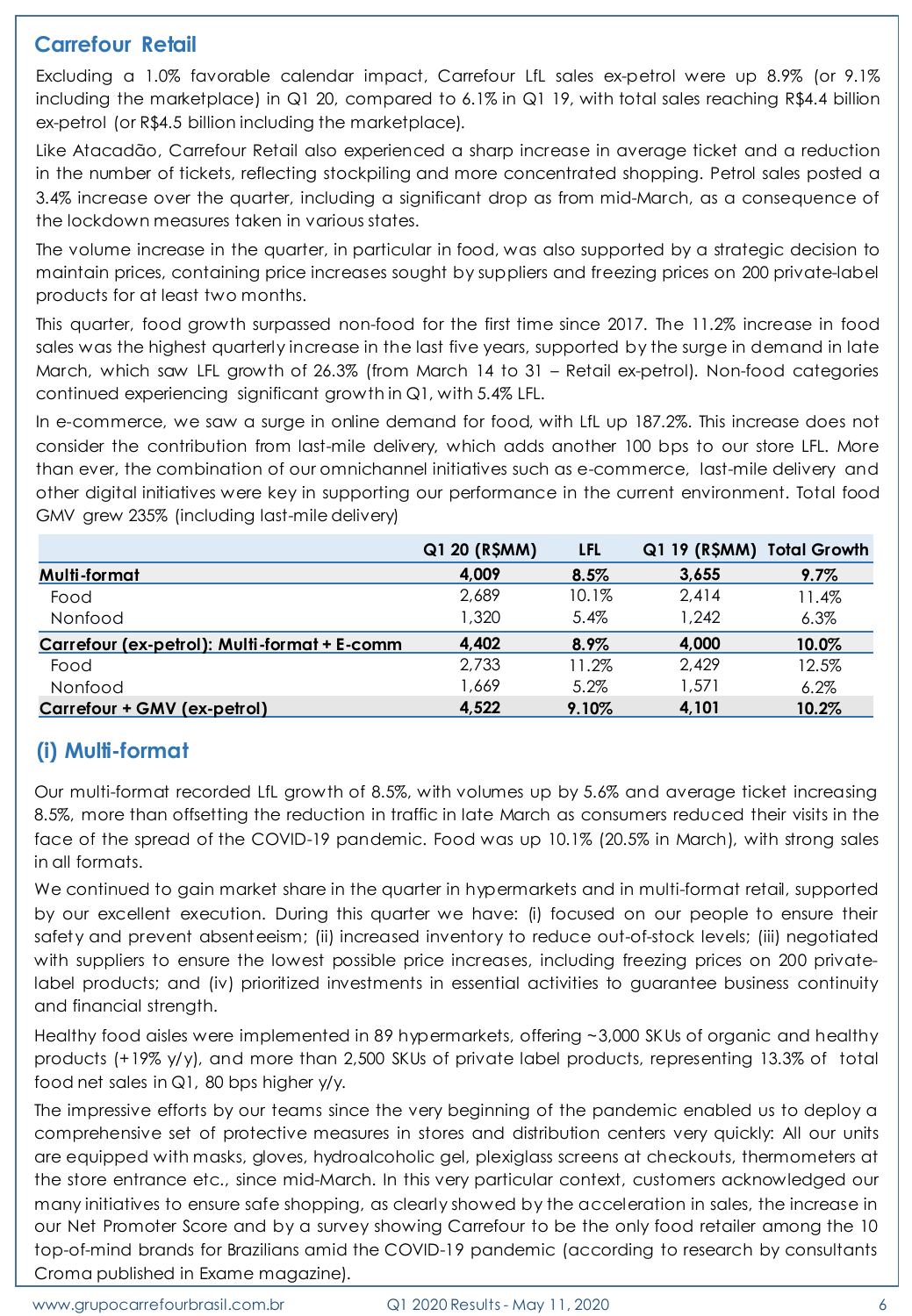#### **(ii) E-commerce and Digital initiatives: An increasingly popular channel**

E-commerce emerged as one of the most popular sales channels in the current environment and we enjoyed scale gains in our recently-launched food operations, which posted impressive sales growth.

Total GMV growth was largely driven by strong food e-commerce sales, which saw sales triple, and the resilience of non-food sales, which continued to grow (+5.7%), despite the current disrupted environment, accounting for 23% of total non-food retail sales. The marketplace accounted for ~23% of total GMV.

The number of orders in our food business grew strongly, reaching a record rate of 4,269 orders in a single day, which compares with an average of 1,674 orders in the first 14 days of March. We also started seeing repeat visitors, which helps to reduce customer acquisition costs and leverage results.

In the current environment, we saw a shift in e-commerce food delivery channels. Home delivery represented 85% (vs. 61% in Q4 19) the highest level since the launch of food e-commerce.

Also as a consequence of the COVID-19 pandemic, we saw significant growth in both last mile delivery, whose penetration reached 47% in March (vs. 42% in Q4 19) and side stores, whose penetration reached 36% in March (vs. 25% in Q4 19). Our investments over the last 12 months in our side stores allowed us to cope with increasing demand while maintaining a high level of service.



. Marketplace . Side Store . Distribution Center . Last Mile Delivery

|            | Q1 20 (R\$MM) | LFL    | Q1 19 (R\$MM) Total Growth |        |
|------------|---------------|--------|----------------------------|--------|
| 1P         | 393           | 12.6%  | 345                        | 14.0%  |
| Food       | 45            | 187.2% | 16                         | 189.3% |
| Non-food   | 348           | 4.5%   | 329                        | 5.7%   |
| 3Р         | 120           | 18.1%  | 101                        | 18.1%  |
| E-commerce | 513           | 13.6%  | 446                        | 14.9%  |

## **(iii) Results**

Carrefour Retail's consolidated gross profit reached R\$1.1 billion, 7.8% higher yoy. Margin in Q1 stood at 23.9% versus 24.3% in Q1 19. The quarter's 40 bps decrease comes from a lower contribution of petrol and galleries revenues, partially compensated by an ongoing and pre-existing trend of gross margin improvement in our stores, reflecting several actions taken over the last two years.

In Q1, distribution costs (SG&A) generated 30 bps of efficiency gains and reflect natural dilution of fixed costs due to strong LfL growth. Productivity gains in our stores, already observed in previous quarters, kept generating margin expansion (108 bps of distribution cost dilution in the Multiformat business), which more than offset investments linked to COVID-19, resulting in adjusted EBITDA growth of 24.1% in Multiformat. Total Retail adjusted EBITDA reached R\$213 million, 4.9% higher than Q1 last year, with margin of 4.6%.

| In R\$ million           | Q1 20 | Q1 19 | Δ%        |
|--------------------------|-------|-------|-----------|
| Gross sales              | 5,086 | 4,654 | 9.3%      |
| Gross sales ex-petrol    | 4,402 | 4,001 | 10.0%     |
| <b>Net sales</b>         | 4,629 | 4.226 | 9.5%      |
| <b>Total revenues</b>    | 4,729 | 4.329 | 9.2%      |
| Gross profit             | 1,105 | 1,025 | 7.8%      |
| Gross margin             | 23.9% | 24.3% | $-40$ bps |
| <b>SG&amp;A</b> expenses | (899) | (832) | 8.1%      |
| SG&A of net sales        | 19.4% | 19.7% | $-30$ bps |
| Adj. EBITDA              | 213   | 203   | 4.9%      |
| Adj. EBITDA margin       | 4.6%  | 4.8%  | $-20$ bps |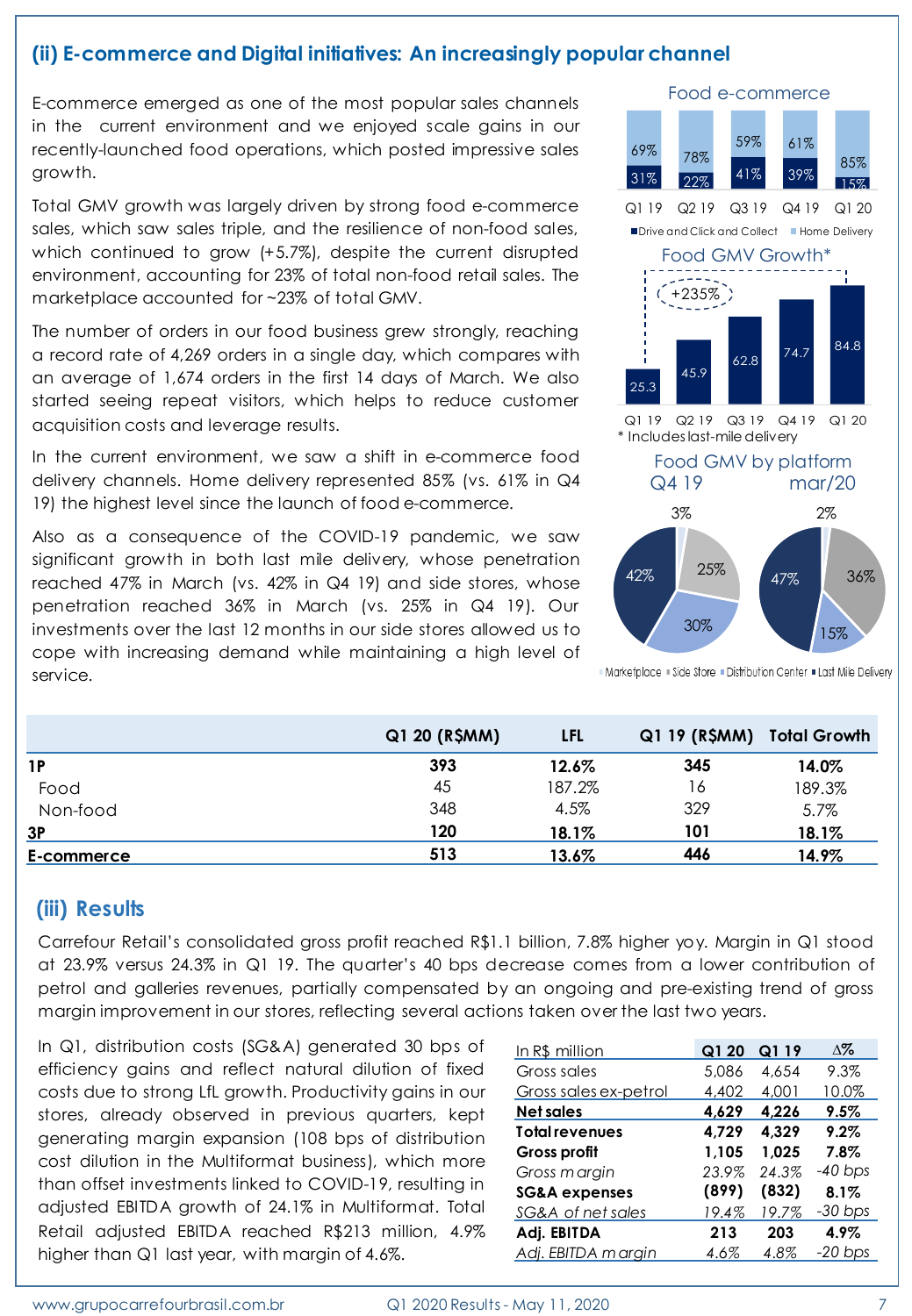#### **Banco Carrefour**

In Q1, Banco Carrefour posted total billings growth of 26.4% y/y to R\$9 billion. Carrefour credit card billings were up 17.5% to R\$6.1 billion. At Atacadão, billings reached R\$2.7 billion, up 52.4% in Q1. With 2.1 million credit cards, the Atacadão card's penetration rate reached 13.7%. The credit portfolio rose by a strong 34.4% to R\$11.9 billion, continuing its solid performance.

The Covid-19 pandemic and its expected economic consequences resulted in an early decision to contain credit expansion as from mid-March, thus protecting the high quality of our portfolio; over the last two weeks of March, growth in overall billings decelerated as we adopted a more conservative approach on credit to prevent customers from becoming excessively indebted and to limit our exposure to a higher default rate. Our solid financial ratio and the fact that clients primarily use their credit card to buy food give us a much more defensive profile, making us well-positioned to continue implementing our long-term strategy, supporting future growth.

| In R\$ million                        | Q120  | Q119  | Δ%    | <b>March 14-31</b> |
|---------------------------------------|-------|-------|-------|--------------------|
| <b>Billings Carrefour credit card</b> | 6.141 | 5,228 | 17.5% | $-3.3%$            |
| Billings Atacadão credit card         | 2,736 | .795  | 52.4% | 38.2%              |
| Other products*                       | 143   | 112   | 27.4% | $-20.9\%$          |
| <b>Total billings</b>                 | 9.019 | 7.135 | 26.4% | $6.9\%$            |
| <b>Total Credit portfolio</b>         | 1.876 | 8,836 | 34.4% | n.a.               |

\*Other products include personal loans and payment of bills using the card

On a comparable basis, loans overdue by more than 90 days ("over 90") reached 10.6% of the total portfolio in Q1, slightly up year-on-year while loans overdue by more than 30 days ("over 30") stood at 13.9% of the total portfolio in Q1 versus 13.1% in Q1 19.

On a comparable basis, credit risk provision is at R\$1.25 billion, up 34% year-on-year, as a result of recent economic developments in the face of COVID-19. The coverage ratio represented 12.3% of the total portfolio in Q1. We will maintain our conservative approach on credit while maintaining an adequate and cautious provisioning strategy in a highly volatile environment.

| In R\$ million                         | Q1 20 Q1 19       |      | Δ%       |
|----------------------------------------|-------------------|------|----------|
| Net operating revenues                 | 829               | 654  | 26.8%    |
| <b>Risk Charges</b>                    | (311              | 78)  | 74.6%    |
| <b>Gross profit</b>                    | 518               | 476  | 8.8%     |
| SG&A expenses                          | (266              | '231 | 15.2%    |
| <b>Adjusted EBITDA</b>                 | 252               | 245  | $2.9\%$  |
| Depreciation and amortization expenses | (9)               | '8   | 12.9%    |
| <b>Adjusted EBIT</b>                   | 243               | 238  | 2.3%     |
| Other revenues (expenses)              | (14)              | (15) | $-3.5%$  |
| Net Financial results                  | $\left( 4\right)$ | (6)  | $-32.0%$ |
| Income tax                             | (98)              | '85  | 16.4%    |
| Net income (100%)                      | 127               | 132  | $-4.0\%$ |

In Q1, net operating revenues increased 26.8% and Adjusted EBITDA stood at R\$252 million, 2.9% higher year-on-year. This reflects a strong top line combined with an efficiency ratio of 33.8% in Q1, offsetting higher risk charges in the face of COVID-19 impact on expected delinquency ratios. Net income decreased 4.0% to R\$127 million in Q1 20, driven by the forementioned factors and a higher income tax rate.

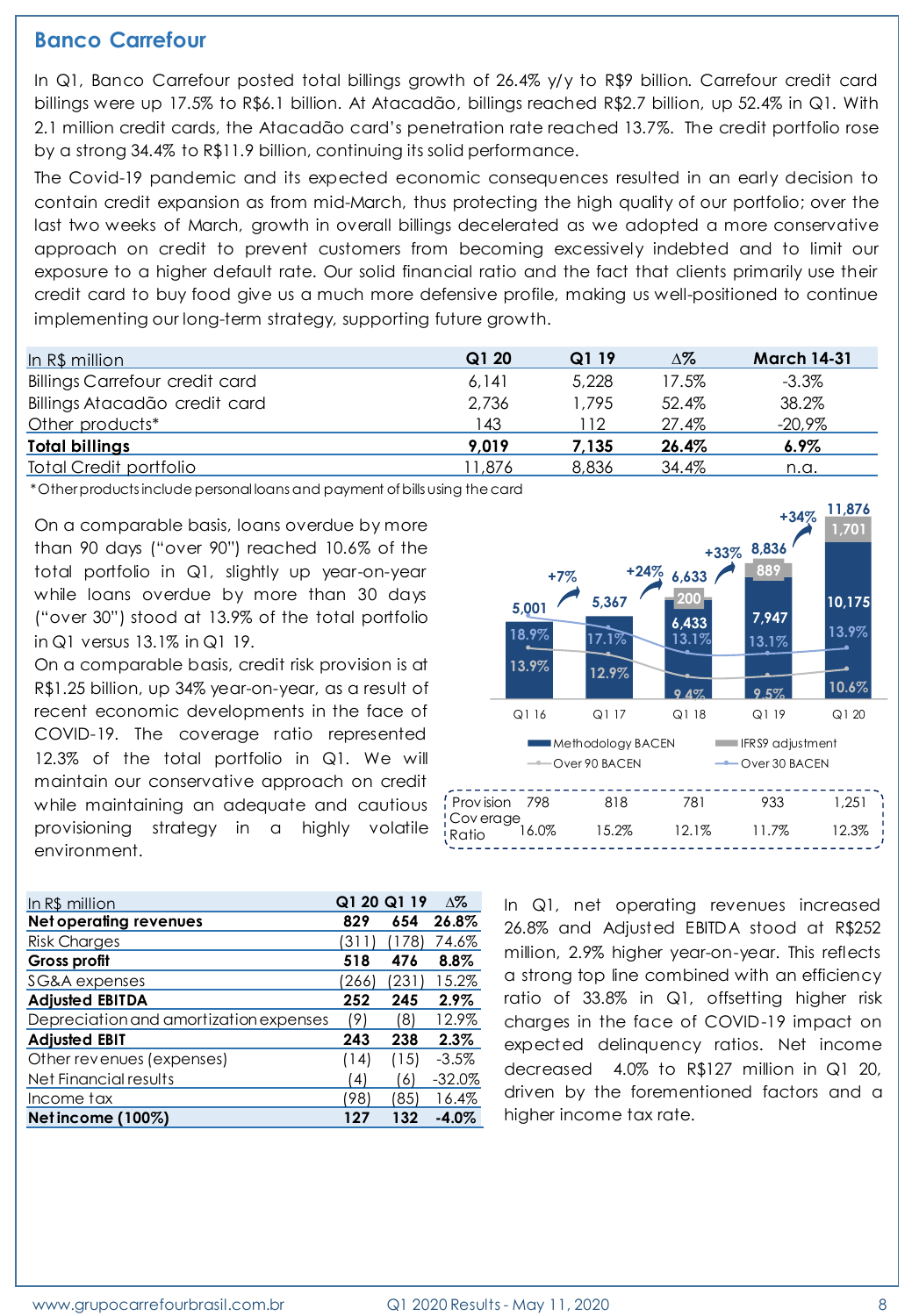## **Other Income (Expenses)**

| In R\$ million                             | Q120 | Q1 19 |
|--------------------------------------------|------|-------|
| Restructuring costs                        | (6)  | (10)  |
| Net gains or losses on asset sale          | (2)  | (9)   |
| Income and expenses related to litigations | 42   |       |
| M&A transaction fees and others            | (33) |       |
| Other income (expenses)                    |      | 52    |

Other income and expenses reached R\$1 million in Q1 2020 mostly related to (i) net income related to litigations, mostly coming from a lower cost on litigation over the tax on basic products settled over the quarter; and (ii) fees related to the Makro acquisition.

## **Net Debt Profile and Net Financial Result**

Loans amounted to R\$4.3 billion at end-March. Including discounted receivables, our gross debt was R\$6.7 billion and net debt was R\$4.9 billion (or R\$ 6.6 billion including Lease Debt). The increase versus March 2019 reflects: (i) the anticipated payment in 2019 of the 2020 dividend; and (ii) the strategic decision to increase the level of inventories in the face of the Covid-19 crisis.

As from January 1rst, 2019, lease agreements are capitalized according to IFRS16 over the expected duration of use of the underlying asset. The publication of an interpretation by IFRIC in December 2019 led us to revise upwards our assessment of the expected duration of use of the underlying asset. As a consequence, total lease debt was re-assessed from R\$0.9 billion in March 2019 to R\$1.6 billion in December 2019.

| In R\$ million                                               | Mar. 2020 | Dez. 2019 | Mar. 2019 |
|--------------------------------------------------------------|-----------|-----------|-----------|
| Loans                                                        | (4, 299)  | (2,856)   | (2,634)   |
| Cash and cash equivalents                                    | 1.746     | 5,619     | 1,048     |
| (Net debt) Net Cash                                          | (2, 553)  | 2,763     | (1,586)   |
| Lease debt (IFRS16)                                          | (1,670)   | (1,628)   | (879)     |
| (Net Debt) Net Cash (incl. lease debt)                       | (4, 223)  | 1,135     | (2,465)   |
| Discounted receivables                                       | (2,384)   | (2,510)   | (952)     |
| (Net Debt) Net Cash (incl. lease and discounted receivables) | (6,607)   | (1, 375)  | (3, 417)  |
| Net Debt (incl. lease debt)/Adj. EBITDA LTM                  | $-0.88$   | 0.24      | $-0.56$   |
| Net Debt (incl. discounted receivables) / Adj. EBITDA LTM    | -1.37     | $-0.29$   | $-0.78$   |

We maintained a very solid financial structure, with an extremely low net debt/EBITDA ratio, at 0.88x excluding discounted receivables and 1.4x net debt including them. We reinforced our liquidity with R\$ 1.5 billion debt issuance in April, which ensures the group financial strength. Grupo Carrefour Brasil loans are not subject to financial covenant clauses. Standard & Poor's reiterated on April 17th our credit rating at "brAAA" (stable outlook)for both Atacadão S.A and Banco Carrefour.

| In R\$ million                                                  | Q1 20 | Q1 19 | $\Delta\%$ |
|-----------------------------------------------------------------|-------|-------|------------|
| Cost of bank debt, gross                                        | (49)  | (42)  | 16.7%      |
| Interest expenses on leases (IFRS 16)                           | (46)  | (26)  | 76.9%      |
| Cost of discounted credit card receivables                      | (32)  | (27)  | 18.5%      |
| <b>Financial Revenue</b>                                        | 6     |       | $-14.3%$   |
| Cost of Debt, Net (incl. Lease debt and discounted receivables) | (121) | (88)  | 37.5%      |
| Net interests on provisions and judicial deposits               | (23)  | (7)   | 228.6%     |
| FX gains or losses                                              | (19)  |       | n.m.       |
| <b>Others</b>                                                   | '13)  | (22)  | $-40.9\%$  |
| Net financial result                                            | (176) | (117) | 50.4%      |

Net financial result in Q1 20 reached R\$176 million, an increase of R\$59 million, mainly due to higher interest expenses on lease debt IFRS 16 (R\$ 20 million), to an increase in interest on provisions related to litigation over the tax on basic products booked in Q2 19 (R\$16 million), and FX losses related to recent FX rate volatility in some service expenses denominated in euros (R\$19 million).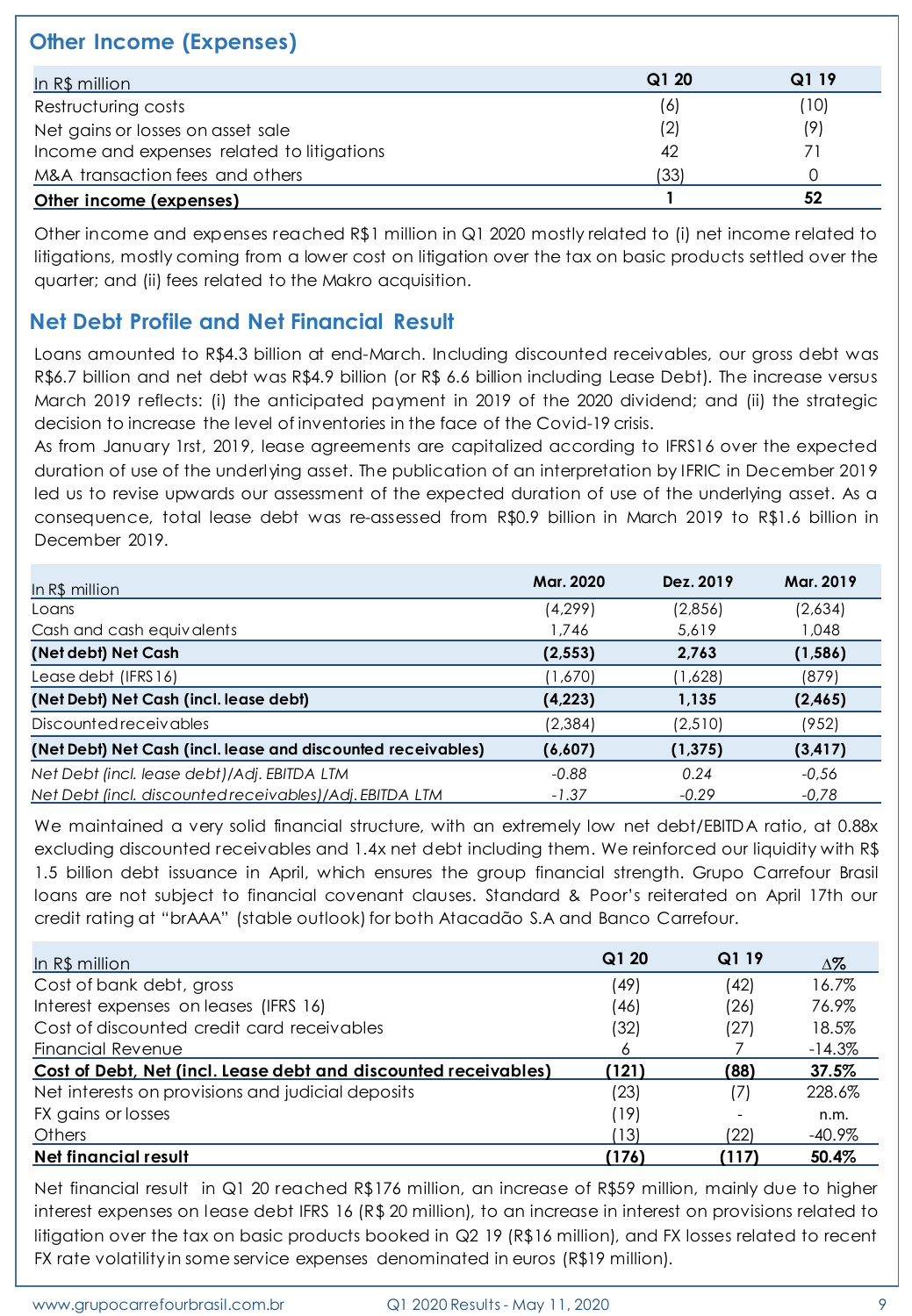#### **Income tax**

Income and social contribution tax expenses were up 11% in Q1 20 at R\$242 million. The tax rate in Q1 reached 36.3% (or 37% if adjusted by nonrecurring), impacted by an increase in financial institutions tax rate (from 40% in 2019 to 45% in 2020).

| In R\$ million                        |      | Q120Q119 | ۸%                    |
|---------------------------------------|------|----------|-----------------------|
| Income Before Taxes                   | 667. | 723      | -7.7%                 |
| Income and Social<br>Contribution Tax |      |          | $(242)$ $(218)$ 11.0% |
| Effective Tax Rate                    |      |          | 36.3% 30.2% 610 bps   |

| In R\$ million                                   | Q1 2020 | Other income<br>(expenses) | Net income,<br>Group share,<br>adjusted |
|--------------------------------------------------|---------|----------------------------|-----------------------------------------|
| Income before income tax and social contribution | 667     |                            | 668                                     |
| Income and Social Contribution Tax               | (242)   | (4)                        | (246)                                   |
| Effective Tax Rate                               | 36%     |                            | 37%                                     |
| Net income                                       | 425     | (3)                        | 422                                     |
| Net Income - Non-controlling interests (NCI)     | 62      |                            | 62                                      |
| Net income, Group share, adjusted                | 363     | (3)                        | 360                                     |

#### **Net Income and Adjusted Net Income, Group Share**

Adjusted net income provides a clearer view of the recurring net income performance. It is calculated as Net Income less Other income and expenses and the corresponding financial and income tax effect.

| In R\$ million                                       | Q1 20 Q1 19 |      | $\Delta\%$      |
|------------------------------------------------------|-------------|------|-----------------|
| Net income, Group share                              | 363         | 441  | $-17.7%$        |
| (+/-) Other income (expenses)                        | (1)         | (52) | $-98.1%$        |
| (+/-) Financial results (non recurring)              | 43          | O    | n.m.            |
| (+/-) Tax income on other income<br>(expenses) items | (4)         |      | $18 - 122.2\%$  |
| Net income, Group share, adjusted                    | 401         | 407  | $-1.5\%$        |
| Net margin                                           | 2.8%        |      | $3.2\% -38$ bps |

In Q1 20 adjusted net income post-IFRS 16 reached R\$401 million or 2.8% of net sales, down 1.5% year-on-year excluding other income and expenses mainly on higher financial expenses and taxes.

## **Operating Working Capital**

At the end of Q1 20, our operating working capital requirements were -R\$82 million vs -R\$289 million in Q1 19. Working capital variation was concentrated in suppliers, partly offset by a 4-day decline in inventories year-on-year. Number of days of suppliers stayed virtually in line with the annual monthly average. The y/y reduction is related to the postponement of Dia A (Anniversary), which normally pushes the indicator up on special negotiations. On the inventory front, the rapid sales speed observed in the last two weeks of March accelerated sales and inventory reduction

| In Reais Million                | Q120    | days | Q4 19             |      |                  |                  |     | days Q319 days Q219 days Q119 days |      |
|---------------------------------|---------|------|-------------------|------|------------------|------------------|-----|------------------------------------|------|
| (+) Accounts Receivable (*)     | 622     |      | 782               |      | 575              | 552              |     | 673                                |      |
| (+) Inventories                 | 6.423   | 49   | 5.949             |      | 46 6.029         | 49 5.419         | 44  | 6.217                              | -53  |
| $(-)$ Suppliers $(**)$          | (7.128) |      | $(54)$ $(11,490)$ |      | $(90)$ $(6,255)$ | $(51)$ $(6,585)$ |     | $(54)$ $(7,179)$                   | (61) |
| (=) Working Capital Merchandise | (82)    |      | (4.759)           | (37) | 350              | (613)            | (5) | (289)                              |      |

(\*) Commercial receivables ex cluding receivables from property and from suppliers, that w ere classified net from suppliers debt; (\*\*) Suppliers related to business, ex cluding suppliers of tangible and intangible assets, and net from discounts to be received from suppliers; W orking capital ratios above are calculated using Cost of Goods Sold

#### **CAPEX**

In Q1, we invested a total of R\$560 million, of which expansion-related capex accounted for about 85% of the total, mainly for investments in new Atacadão stores and for the R\$195 million downpayment on the Makro acquisition.

| In R\$ million                     | Q1 20 | Q1 19 | Δ%      |
|------------------------------------|-------|-------|---------|
| Expansion                          | 475   | 343   | 38.2%   |
| Maintenance                        | 40    | 38    | $6.1\%$ |
| Remodeling                         | 17    | 13    | 32.3%   |
| IT and other                       | 29    | 28    | 2.3%    |
| <b>Total Capex</b>                 | 560   | 422   | 32.8%   |
| Right-of-use assets                | 99    |       | n.m.    |
| <b>Total fixed assets addition</b> | 659   | 422   | 56.3%   |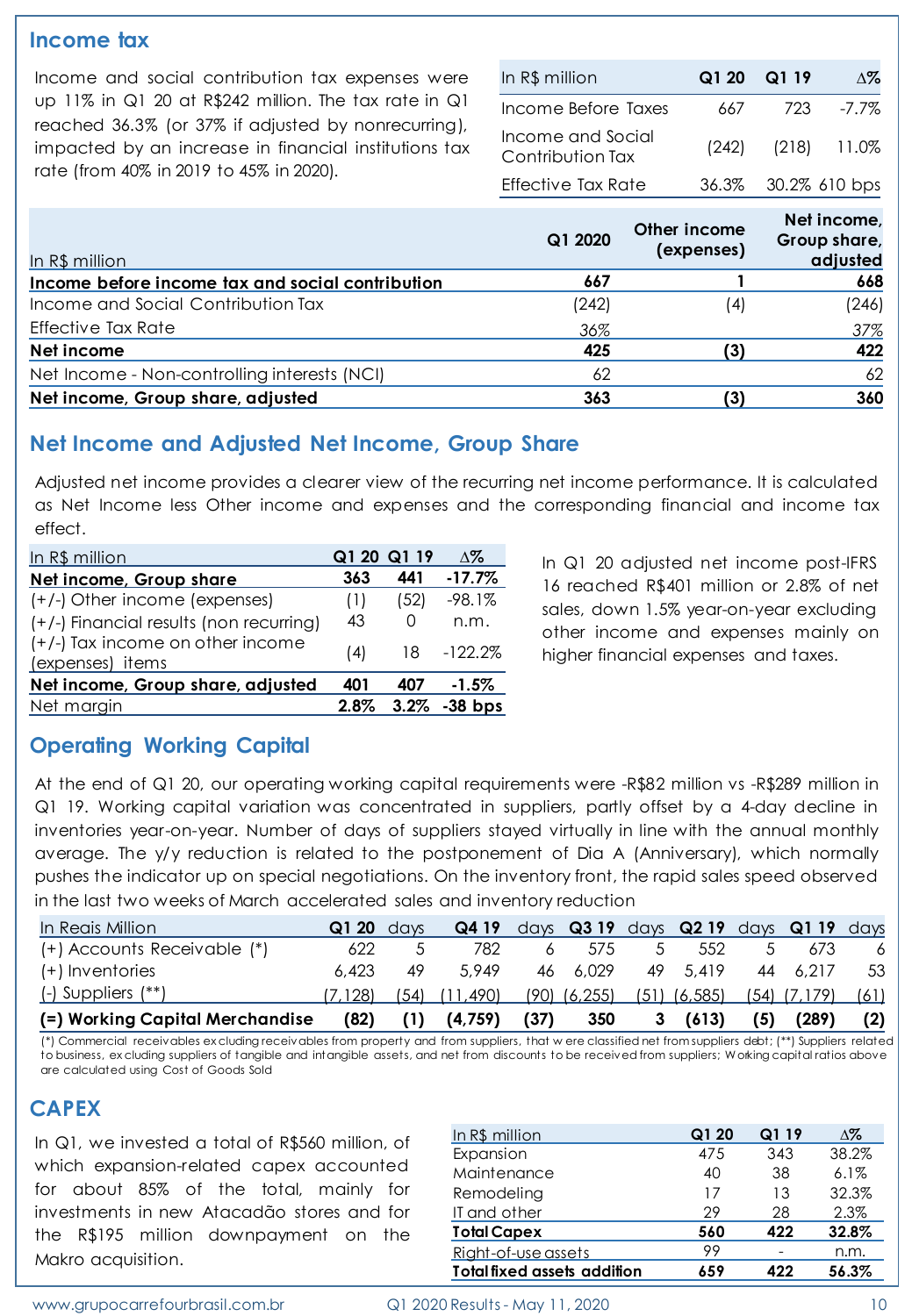## **STORE NETWORK – Q1 2020**

In Q1, we opened four Cash & Carry stores, one Market store, one drugstore and one gas station. We closed one Carrefour Bairro store located in Belo Horizonte (Minas Gerais state) after its owner reclaimed the real estate. We now operate 698 stores for total sales area of 2,023,557 m2.

| $N^{\circ}$ of stores | <b>Dec.19</b> | <b>Openings</b> | <b>Closures</b> | <b>Mar.20</b> |
|-----------------------|---------------|-----------------|-----------------|---------------|
| Cash & Carry          | 186           |                 |                 | 190           |
| Hypermarkets          | 100           |                 |                 | 100.          |
| Supermarkets          | 53            |                 |                 | 53            |
| Convenience Stores    | 125           |                 |                 | 125           |
| Wholesale             | 28            |                 |                 | 28            |
| Drugstores            | 24            |                 |                 | 125           |
| <b>Gas Stations</b>   | 76            |                 |                 |               |
| Group                 |               |                 |                 | 698           |

| Sales area              | Dec. 19   | <b>Mar.20</b> | $\Delta$ Change Mar.20<br>vs Dec.19 |
|-------------------------|-----------|---------------|-------------------------------------|
| Cash & Carry            | 1,170,350 | 1,187,313     | $.4\%$                              |
| <b>Hypermarkets</b>     | 704,876   | 704,876       | $0.0\%$                             |
| Supermarkets            | 69,056    | 68,743        | $-0.5%$                             |
| Convenience Stores      | 22,732    | 22,732        | $0.0\%$                             |
| Drugstores              | 7.921     | 8.035         | $.4\%$                              |
| Gas Stations            | 31,389    | 31,858        | 1.5%                                |
| Total sales area $(m2)$ | 2,006,324 | 2,023,557     | 0.9%                                |

## **Q1 2020 RESULTS VIDEO CONFERENCE INFORMATION**

| Portuguese/English                                                    | The conference will be held via  | The audio file will be available     |  |  |  |
|-----------------------------------------------------------------------|----------------------------------|--------------------------------------|--|--|--|
| (simultaneous translation)                                            | video streaming available in the | in the company website for           |  |  |  |
| <b>May 12, 2020</b> (Tuesday)                                         | following links:                 | replay after the conference<br>call. |  |  |  |
| 10:00 am – Brasília<br>$09:00$ am – New York<br>$02:00$ pm $-$ London | <b>English</b>                   |                                      |  |  |  |
| $03:00 \text{ pm} - \text{Paris}$                                     | <b>Portuguese</b>                |                                      |  |  |  |

## **INVESTOR RELATIONS INFORMATION**

**Sébastien Durchon** Vice-President of Finance (CFO) and Director of Investor Relations **Natália Lacava** Investor Relations Director **Ludimila Aielo Victor Bento** Investor Relations Specialist **Telephone:** +55 11 3779-8500 **e-mail:** ribrasil@carrefour.com **website address:** www.grupocarrefourbrasil.com.br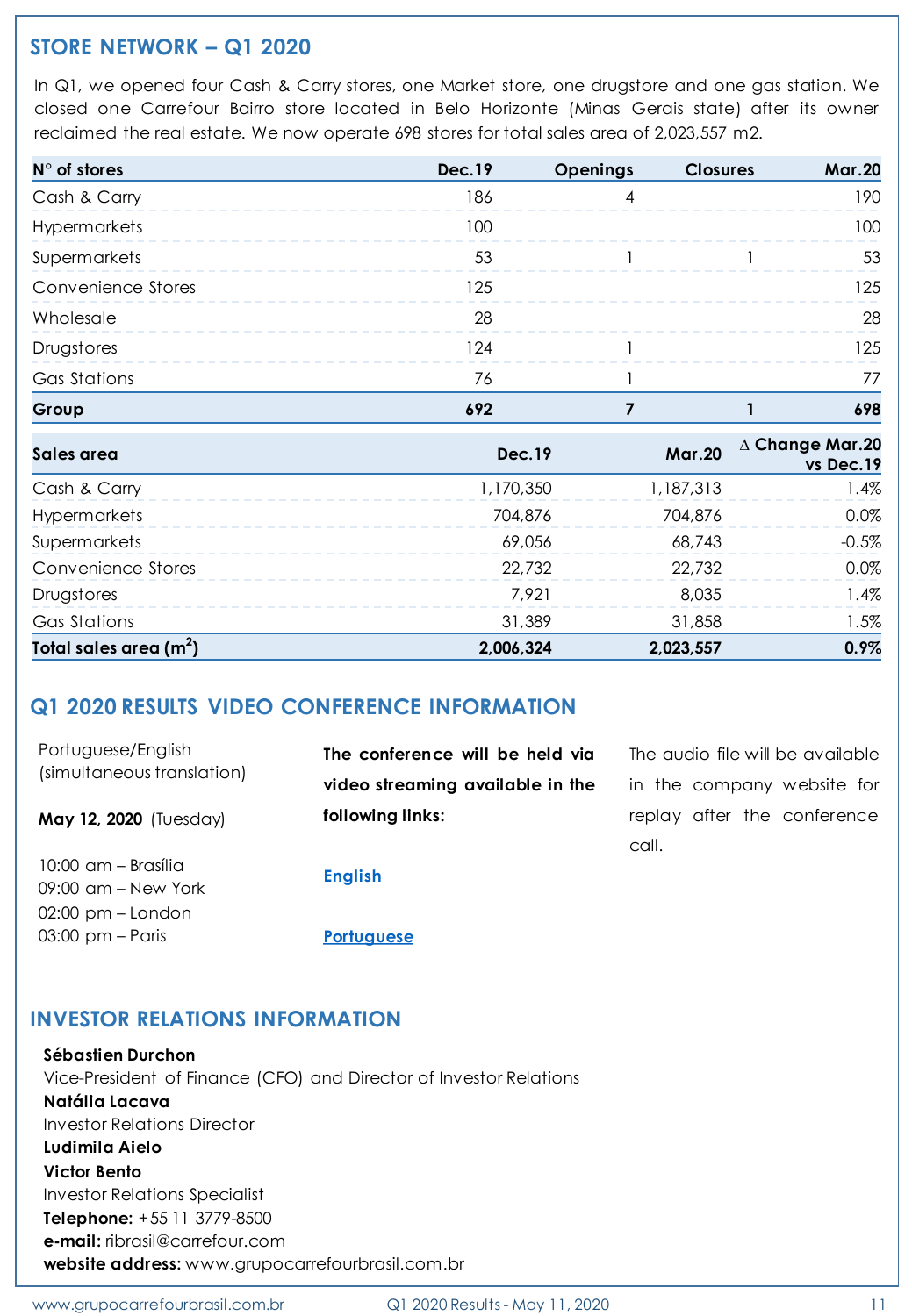## **Appendix I - Consolidated Income Statement**

| In R\$ Million                                       | Q1 20     | Q1 19     | $\Delta\%$ |
|------------------------------------------------------|-----------|-----------|------------|
| <b>Gross sales</b>                                   | 15,881    | 14,159    | 12.2%      |
| <b>Net sales</b>                                     | 14,420    | 12,856    | 12.2%      |
| Other revenue                                        | 961       | 786       | 22.3%      |
| Net operating revenue                                | 15,381    | 13,642    | 12.7%      |
| Cost of goods sold, service and financial operations | (12, 260) | (10, 773) | 13.8%      |
| <b>Gross Profit</b>                                  | 3,121     | 2,869     | 8.8%       |
| Gross Margin                                         | 21.6%     | 22.3%     | $-700$ bps |
| SG&A expenses                                        | (2,016)   | (1,839)   | 9.6%       |
| <b>Adjusted EBITDA</b>                               | 1,115     | 1,043     | 6.9%       |
| Adjusted EBITDA Margin                               | 7.7%      | 8.1%      | $-400$ bps |
| Depreciation and amortization                        | (260)     | (242)     | 7.4%       |
| Net income from equity accounted company             | (3)       |           | n.a.       |
| Other income (expenses)                              | 1         | 52        | $-98.1%$   |
| <b>EBIT</b>                                          | 843       | 840       | 0.4%       |
| Net financial expenses                               | (176)     | (117)     | 50.4%      |
| Income before income tax and social contribution     | 667       | 723       | $-7.7%$    |
| Income Tax                                           | (242)     | (218)     | 11.0%      |
| Net income                                           | 425       | 505       | $-15.8%$   |
| Net income, Group share                              | 363       | 441       | $-17.7%$   |
| Net Income - Non-controlling interests (NCI)         | 62        | 64        | $-3.1%$    |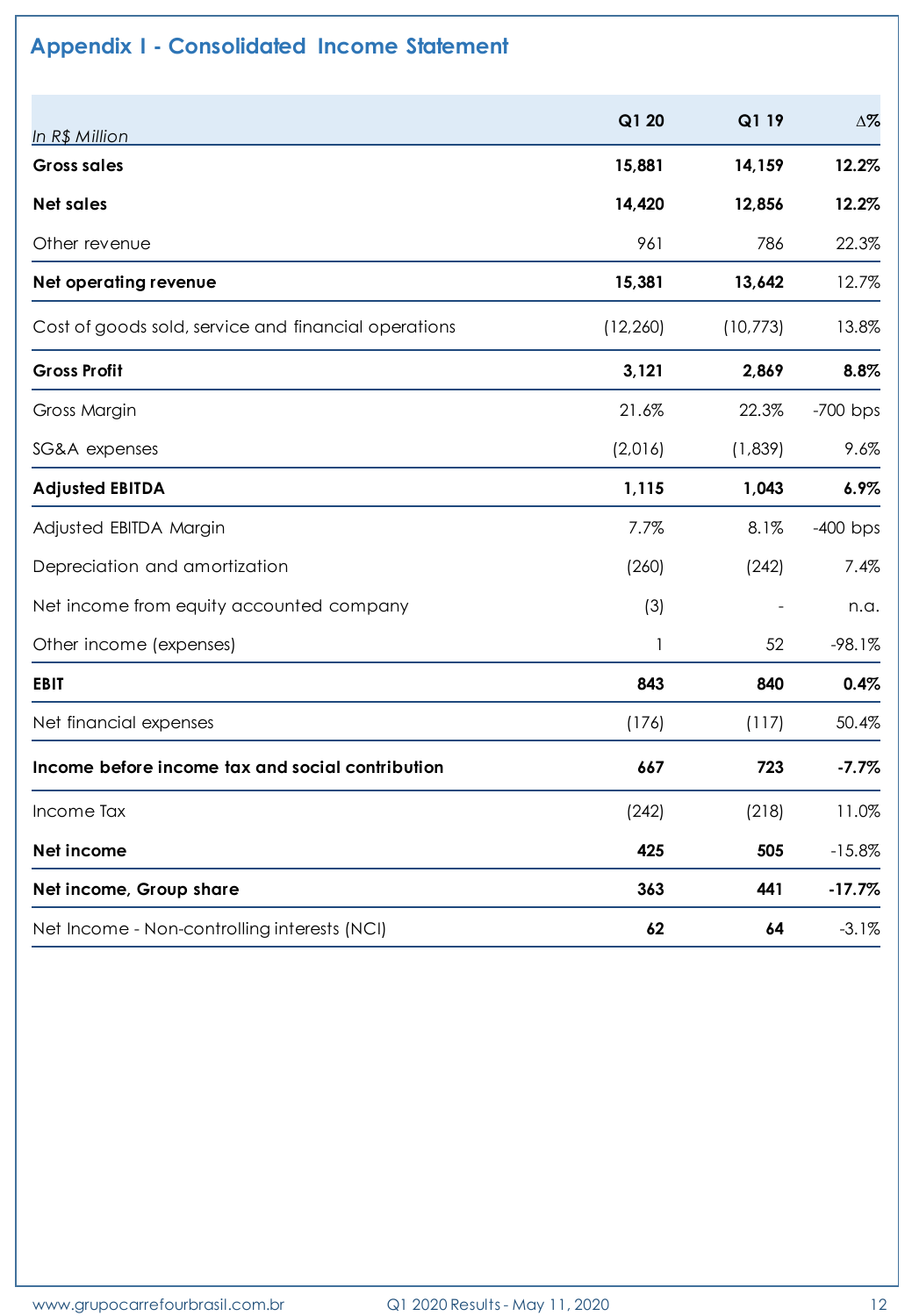# **Appendix II - Consolidated Balance Sheet**

| In R\$ Million                                             | <b>March 2020</b> | December 2019 |
|------------------------------------------------------------|-------------------|---------------|
| Assets                                                     |                   |               |
| Cash and cash equivalents                                  | 1,145             | 5,322         |
| Marketable securities                                      | 243               | 287           |
| Accounts receivable                                        | 977               | 1,206         |
| Consumer credit granted by our financial solutions company | 8,437             | 8,426         |
| Inventories                                                | 6,422             | 5,949         |
| Tax receivables                                            | 706               | 591           |
| Income tax and social contribution recoverable             | 69                | 64            |
| Derivative financial instruments                           | 302               |               |
| Prepaid expenses                                           | 196               | 83            |
| Other accounts receivable                                  | 162               | 227           |
| <b>Current assets</b>                                      | 18,659            | 22,155        |
| Accounts receivable                                        |                   |               |
| Consumer credit granted by our financial solutions         | 451               | 440           |
| Marketable securities                                      | 56                | 10            |
| Tax receivables                                            | 3,688             | 3,612         |
| Deferred tax assets                                        | 467               | 476           |
| Prepaid expenses                                           | 30                | 28            |
| Judicial deposits and collateral                           | 2,440             | 2,382         |
| Other accounts receivable                                  | 25                | 26            |
| Investment properties                                      | 406               | 408           |
| Investments in equity accounted companies                  | 125               | 127           |
| Property and equipment                                     | 13,288            | 12,915        |
| Intangible assets and goodwill                             | 2,318             | 2,328         |
| <b>Non-current assets</b>                                  | 23,298            | 22,757        |
| <b>Total assets</b>                                        | 41,957            | 44,912        |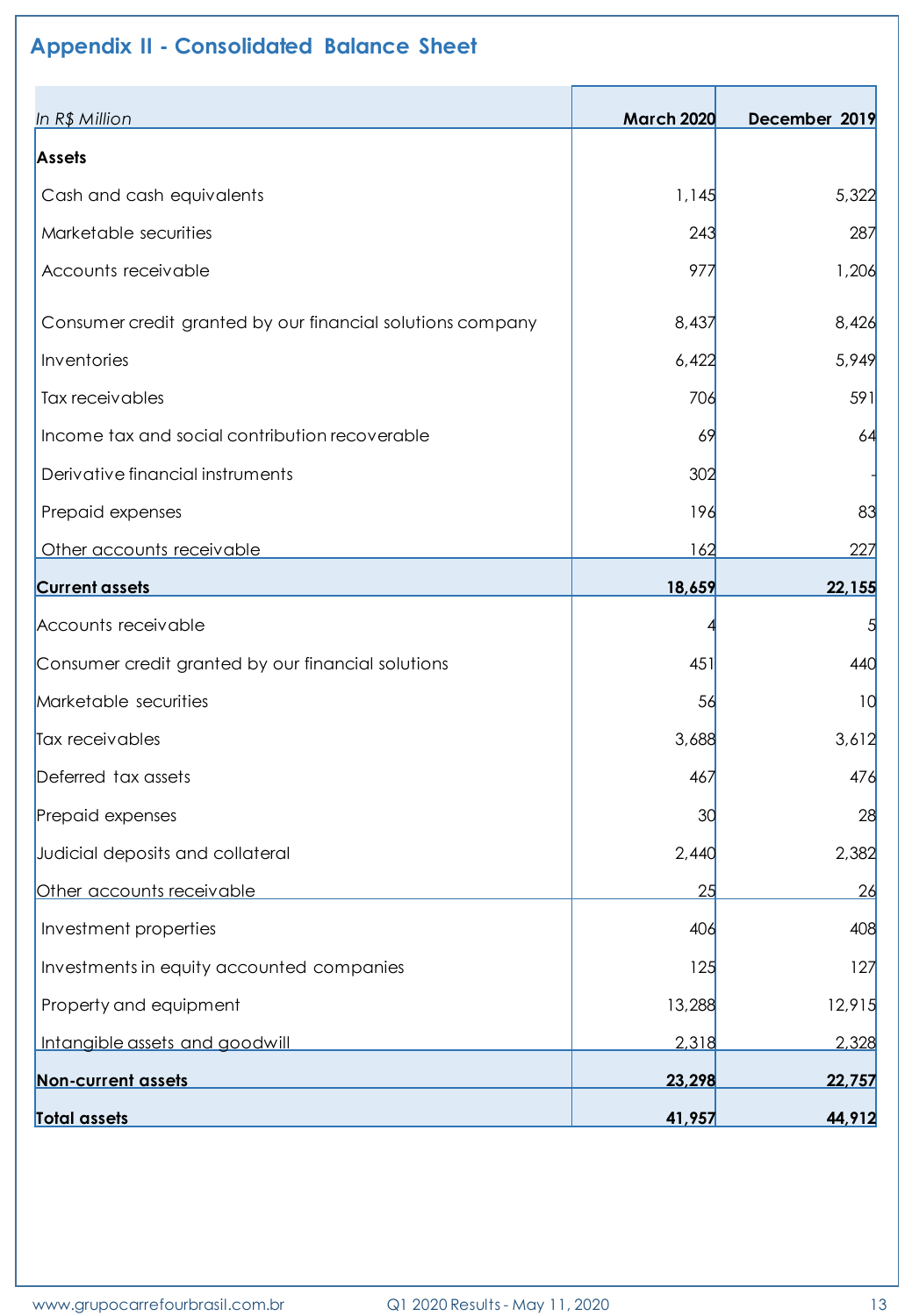# **Appendix II - Consolidated Balance Sheet**

| In R\$ Million                                 | <b>March 2020</b> | December 2019 |
|------------------------------------------------|-------------------|---------------|
| Liabilities                                    |                   |               |
| Suppliers                                      | 7,492             | 12,187        |
| Borrowings                                     | 1,555             | 19            |
| Lease debt                                     | 119               | 182           |
| Consumer credit financing                      | 5,389             | 5,941         |
| Tax payable                                    | 240               | 282           |
| Income tax and social contribution payables    | 81                | 239           |
| Payroll, vacation and related charges          | 651               | 690           |
| Dividends payable                              | 90                | 90            |
| Deferred income                                | 19                | 10            |
| Other accounts payable                         | 515               | 414           |
| Derivative financial instruments               |                   |               |
| <b>Current liabilities</b>                     | 16,151            | 20,059        |
| Borrowings                                     | 2,744             | 2,837         |
| Lease debt                                     | 1,551             | 1,446         |
| Consumer credit financing                      | 1,519             | 986           |
| Deferred tax liabilities                       | 532               | 534           |
| Provisions                                     | 3,793             | 3,847         |
| Provisions (tax liabilities)                   | 483               | 466           |
| Deferred income                                | 18                | 18            |
| Other accounts payable                         | 14                | 14            |
| <b>Non-current liabilities</b>                 | 10,654            | 10,148        |
| Share capital                                  | 7,646             | 7,643         |
| Capital reserve                                | 2,180             | 2,178         |
| Income reserve                                 | 3,966             | 3,966         |
| Net effect of acquisition of minority interest | (282)             | (282)         |
| Retained earnings                              | 363               |               |
| Equity evaluation adjustment                   | 16                | (1)           |
| <b>Shareholders' equity, Group share</b>       | 13,889            | 13,504        |
| Non-controlling interests                      | 1,263             | 1,201         |
| Total liabilities and shareholders' equity     | 41,957            | 44,912        |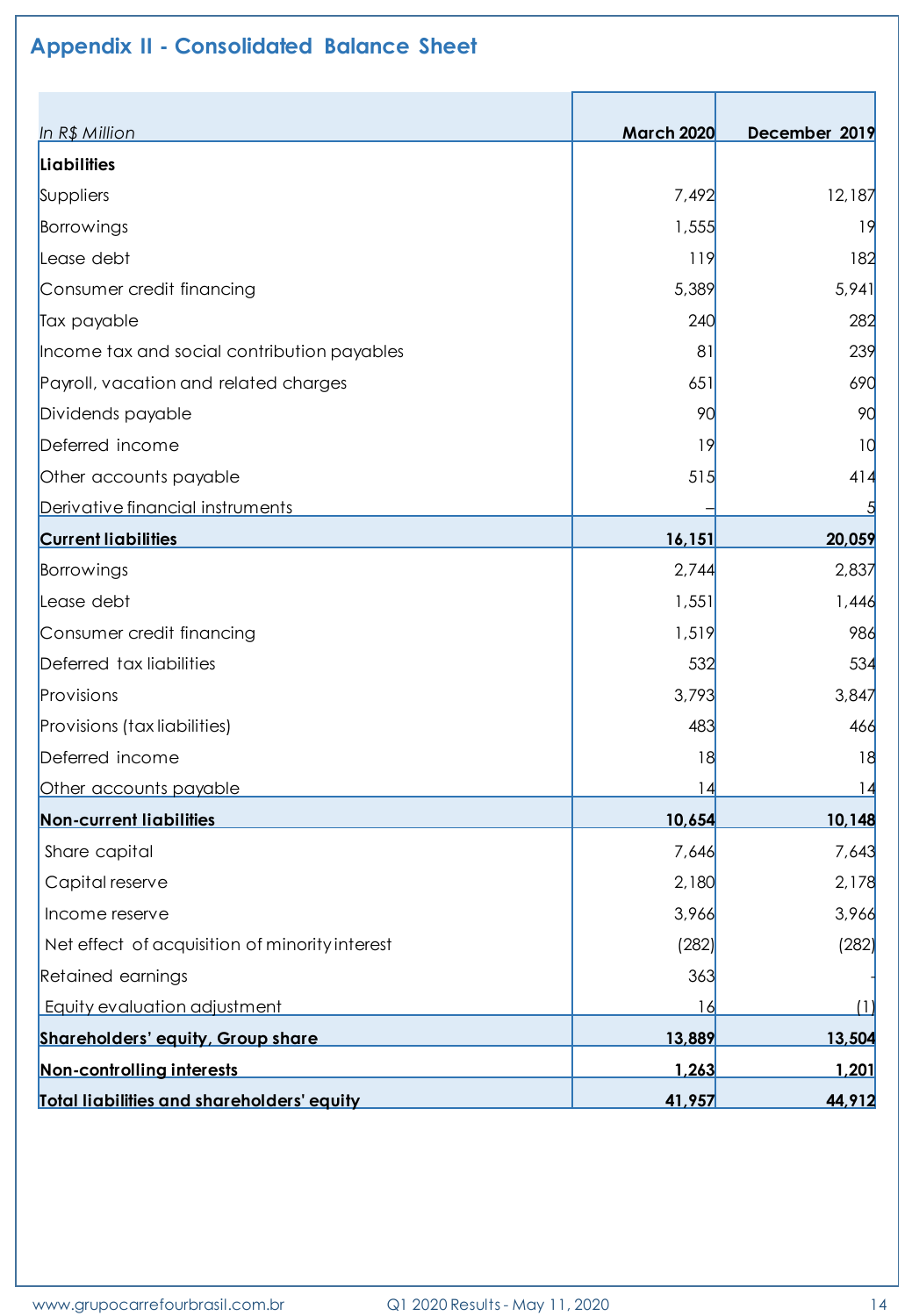## **Appendix III - Banco Carrefour**

## **Overdue Portfolio Analysis**

#### **BACEN Methodology**

| In $R\$ million                           | March 20 |             |              |       |       | December 19 September 19 |     | June 19                                                            | March 19 |           |
|-------------------------------------------|----------|-------------|--------------|-------|-------|--------------------------|-----|--------------------------------------------------------------------|----------|-----------|
| Total Portfolio                           |          |             |              |       |       |                          |     | 10,175 100.0% 10,098 100.0% 9,002 100.0% 8,430 100.0% 7,947 100.0% |          |           |
| On time payments                          |          |             |              |       |       |                          |     | 8,653 85.0% 8,663 85.8% 7,633 84.8% 7,150 84.8% 6,767 85.2%        |          |           |
| Over 30 days                              |          | 1.415 13.9% | 1.300        | 12.9% | 1,198 | 13.3% 1.095              |     | 13.0% 1.039                                                        |          | 13.1%     |
| Over 90 days                              | .080     | 10.6%       | 1.002        | 9.9%  | 903   | 10.0%                    | 793 | 9.4%                                                               | 756      | 9.5%      |
| Provisions for loan losses                | .251     | 12.3%       | 68<br>$\Box$ | 11.6% | 1.035 | 11.5%                    | 946 | 11.2%                                                              |          | 933 11.7% |
| Provisions for loan losses / over 90 days | 116%     |             |              | 117%  | 115%  |                          |     | । 19%                                                              | 123%     |           |

#### IFRS 9

| In R\$ million                            | March 20 |               | December 19          |          | September 19 |                            | June 19 |                     | March 19    |       |
|-------------------------------------------|----------|---------------|----------------------|----------|--------------|----------------------------|---------|---------------------|-------------|-------|
| Total Portfolio                           |          |               | 11.876 100.0% 11.570 |          |              | 100.0% 10,287 100.0% 9,529 |         | 100.0% 8.836 100.0% |             |       |
| On time payments                          | 8.359    | 70.4%         | 8,592                |          | 74.3% 7,560  | 73.5% 7,077                |         | 74.3% 6.711 76.0%   |             |       |
| Over 30 days                              |          | 3.233 27.2%   | 2,803                |          | 24.2% 2,510  | 24.4% 2.218                |         | 23.3% 1.942 22.0%   |             |       |
| Over 90 days                              |          | 2.734 23.0%   | 2.432                |          | 21.0% 2.147  | 20.9% 1.845                |         |                     | 19.4% 1.596 | 18.1% |
| Portfolio until 360 days                  |          |               |                      |          |              |                            |         |                     |             |       |
| Over 30 days                              | 1.599    | 15.6%         | 1,402                | 13.8%    | 1.291        | 14.2% 1,172                |         | 13.8%               | 1.099       | 13.8% |
| Over 90 days                              | 1.099    | $10.7\%$      | 1.032                | $10.1\%$ | 928          | 10.2%                      | 799     | 9.4%                | 753         | 9.4%  |
| Provisions for loan losses                |          | $3.113$ 26.2% | 2.819                |          | 24.4% 2.588  | 25.2% 2.339                |         | 24.5% 2.114 23.9%   |             |       |
| Provisions for loan losses / over 90 days | 114%     |               | 116%                 |          | 121%         |                            | 127%    |                     | 132%        |       |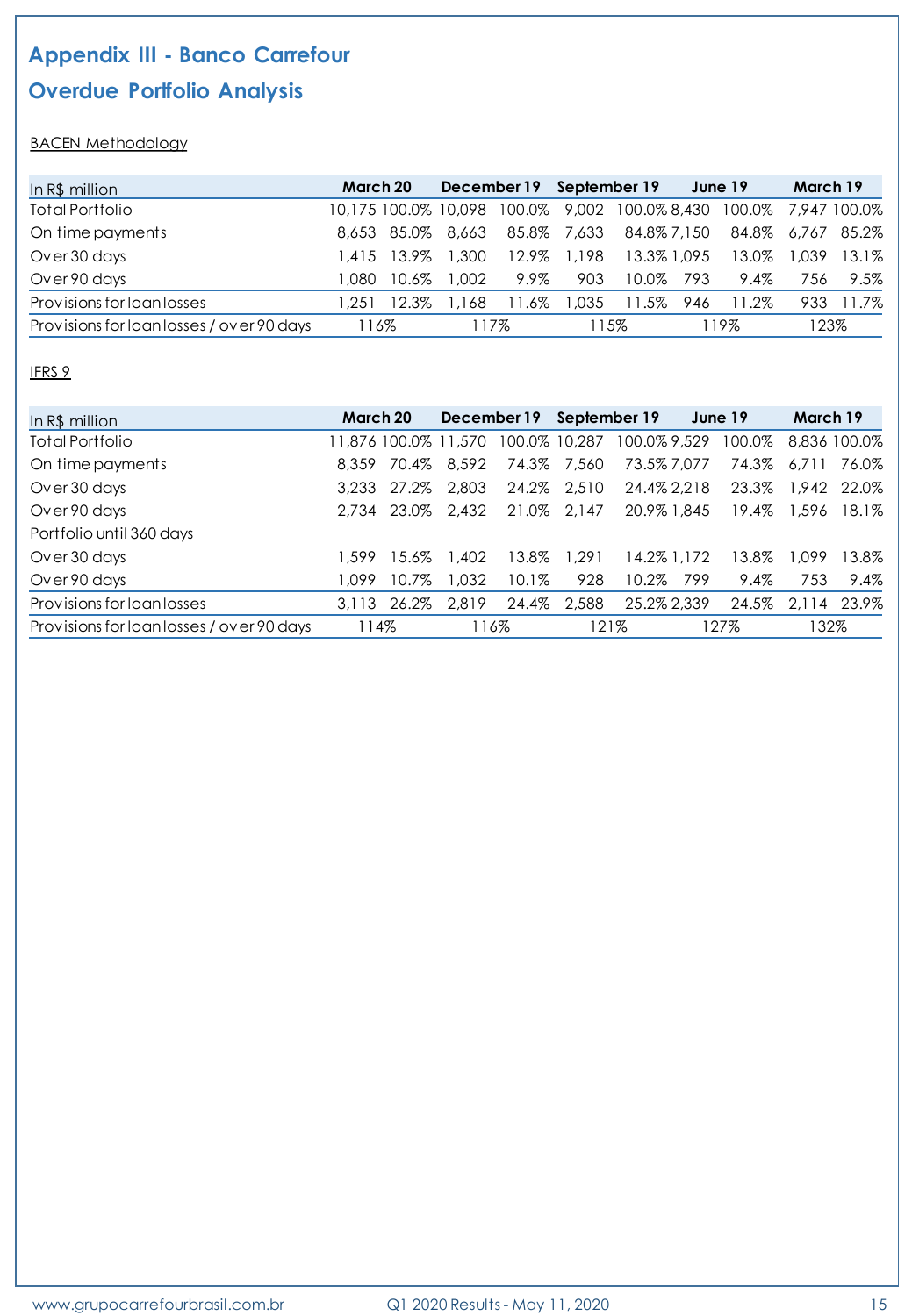## **GLOSSARY**

**Adjusted EBITDA:** EBITDA adjusted for the income statement line item "other income and expenses" (comprising losses on disposals of assets, restructuring costs, income & expenses related to litigations, and tax credits recovered related to prior periods).

**Adjusted EBITDA Margin:** Adjusted EBITDA divided by net sales for the relevant period, expressed as a percentage.

**Adjusted Net income:** Net Income, excluding Other Income and Expenses and the corresponding financial and income tax effect.

**Billings:** Represents the total amount related to an operation transacted by credit card.

**EBITDA:** Net income (for the year or for the period) adjusted for "financial result, net", "income tax and social contribution" and "depreciation and amortization". EBITDA, Adjusted EBITDA and Adjusted EBITDA margin are not measures of financial performance under Brazilian GAAP or IFRS, and should not be considered as alternatives to net income or as measures of operating performance, operating cash flows or liquidity. EBITDA, Adjusted EBITDA and Adjusted EBITDA margin have no standardized meaning, and our definitions may not be comparable with those used by other companies.

**Free Cash Flow:** net cash provided by our operating activities, less interest received from short-term investments, plus cash used in changes in judicial deposits and judicial freeze of deposits (and opposite), and unrealized interest income from marketable securities, less cash provided from the disposal of non-operational assets, less cash used in additions to property and equipment, less cash used in additions to intangible assets.

**FMCG:** Fast-moving consumer goods

**Global Functions:** Central costs in relation to our central functions and headquarters. These comprise the activities of (i) the cost of our holding divisions, (ii) certain expenses incurred in relation to certain support functions of our parent company which are allocated to the various segments proportionately to their sales, and (iii) cost allocations from our parent company, which are not specific to any segment.

**GMV:** Gross Merchandise Volume refers to all online sales (own sales + marketplace sales) as well freight revenues. It excludes marketplace commissions, but includes sales taxes.

**Gross Profit Margin:** Gross profit divided by net sales for the relevant period, expressed as percentage.

**Gross Sales:** Total revenues from our customers at the Group's stores, gas stations, drugstores and on our e-commerce platform.

**Like for Like:** LFL sales compare gross sales in the relevant period with those in the immediately preceding period, based on gross sales provided by comparable stores, which are defined as stores that have been open and operating for a period of at least twelve consecutive months and that were not subject to closure or renovation within such period. As petrol sales are very sensitive to market prices, they are excluded from the LfL computation. Other retail companies may calculate LFL sales differently from us, and therefore, our historical and future LFL sales performance may not be comparable with other similar metrics used by other companies.

**Net Income Margin:** Net income for the year divided by net sales for the relevant period, expressed as a percentage.

**Net Promoter Score (NPS):** management tool used to gauge customers' satisfaction. Depending on their satisfaction level, customers are classified as "Promotors", "Passives" or "Detractors"; NPS is calculated as the difference between Promotors and Detractors.

**Net Sales:** Gross sales adjusted for taxes levied on sales (in particular PIS/COFINS and ICMS).

**Other Revenue:** Comprises revenue from our Financial Solutions segment (including bank card fees and interest from consumer credit activities), shopping mall rents and commissions related to other services provided in the stores, fast cash and handling fees.